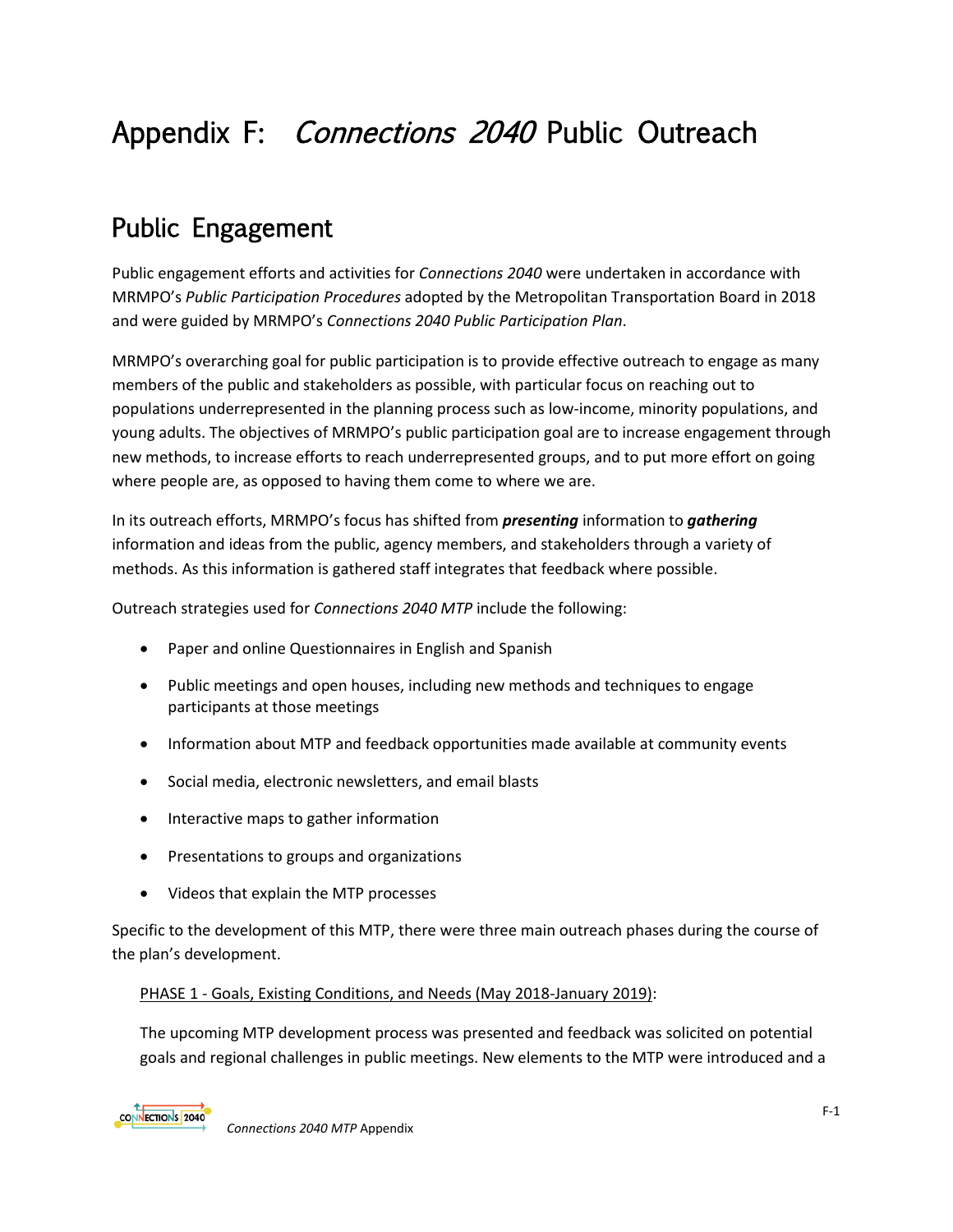questionnaire was undertaken to gather people's views on transportation in the AMPA. An MTP Facebook page was also developed and launched.

#### PHASE 2 - Evaluation of Strategies and Project Selection (February 2019-September 2019):

In this phase of outreach, feedback on regional challenges was summarzied and presented, results of the questionnaire were reported, and feedback on the conceptual growth scenarios were sought. MRMPO staff attended community events to help promote participation in the MTP process and introduce the plan to new audiences. MRMPO also hosted open houses in an attempt to appeal to new participants. This medium proved more interactive and enabled MRMPO staff to discuss issues with attendess in an in-depth manner. Feedback was also solicited on the conceptual scenarios in this phase.

### PHASE 3 - Draft Development, Review, and Approval (October 2019-April/May 2020):

Comments were solicited on the draft MTP in December and January, and comments were solicited on the final draft in March. Public meetings were held in January to present the draft MTP and to gather feedback on the document, particularly on the plan's findings. Thisdocument was posted online and its availability for review was promoted on the MRCOG website, partner websites, and social media pages. Email blasts and short announcements were also incorporated on MRCOG and MRMPO social media sites and MRMPO's newsletter, as well as other methods.

Comments and feedback received from the all three phases of public participation were used to inform the development of the MTP. Comments were categorized and distilled to identifiy gaps in the transportation system. These are highlighted as part of the MTP to bring focus to areas of concern to, over the long term, develop a more connected transportation system. Also, findings from the Connections 2040 Questionnaire were integreated into chapters of the MTP. Results from a spending exercise are included in the plan to let policy makers know how the respondents would like to see transportation funds spent. Also, from the questionnaire, demographics that responded in low numbers were targeted in subsequent outreach efforts. For example, younger adults responded in lower numbers in the questionnaire; MRMPO was able to plan an outreach event at the University of New Mexico in response.

A list of all public presentations given and forums where the MTP materials and/or feedback was solicited were promoted is included below:

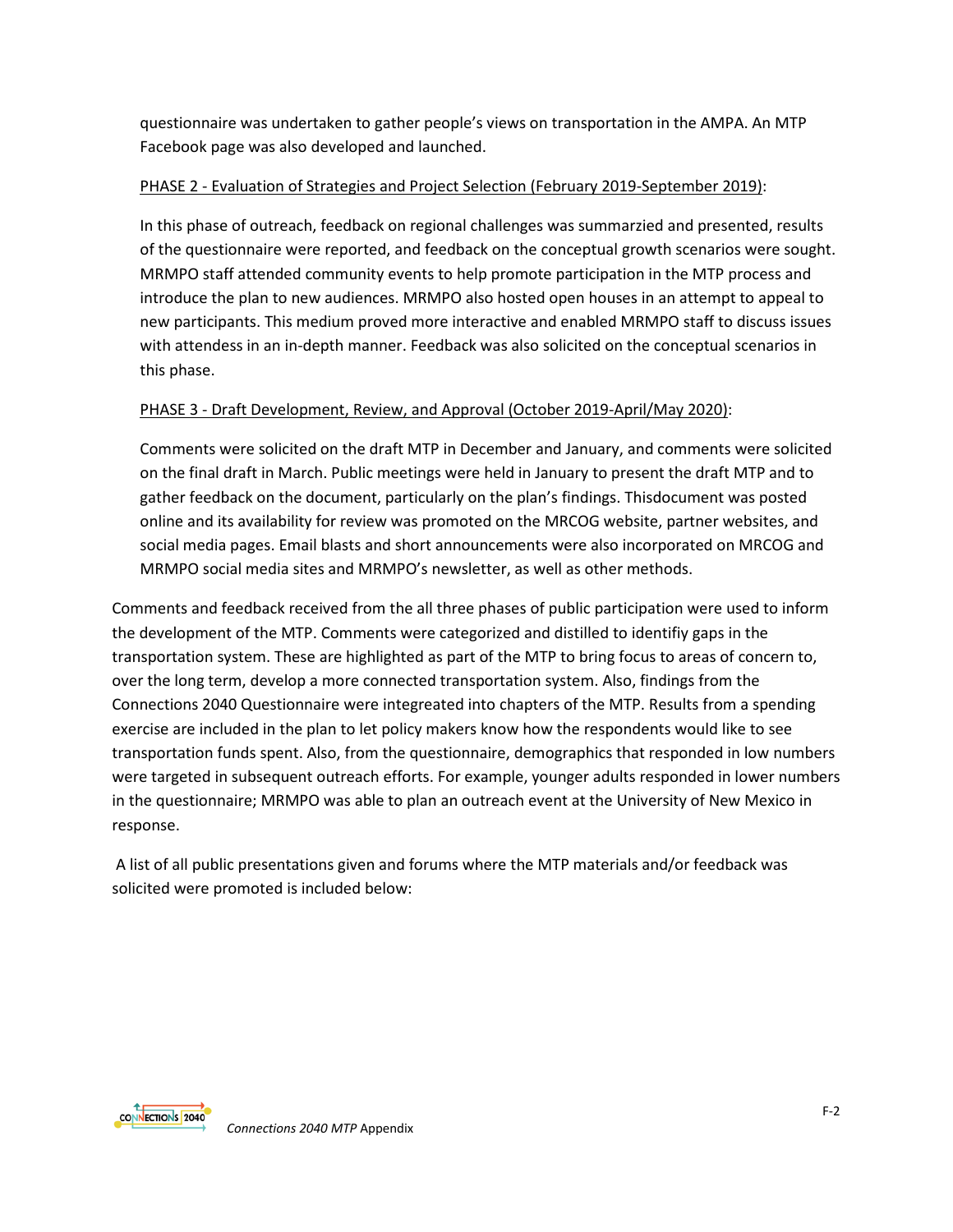| <b>Event Name</b>                                           | <b>Location</b>          | <b>Date</b> |
|-------------------------------------------------------------|--------------------------|-------------|
| ABQ Age-Friendly Solutions Forum                            | <b>ABQ</b>               | 9/28/2017   |
| MTP 2018 Survey                                             | Online                   | 2018        |
| Downtown ABQ Growers' Market                                | ABQ                      | 8/25/2018   |
| Los Lunas Farmers Market                                    | Los Lunas                | 9/11/2018   |
| Rail Yards Market                                           | ABQ                      | 9/16/2018   |
| South Valley Market                                         | <b>Bernalillo County</b> | 9/22/2018   |
| Bernalillo County Public Kick Off Meeting                   | <b>Bernalillo County</b> | 10/18/2018  |
| ABQ CiQlovia                                                | ABQ                      | 10/21/2018  |
| Sandoval County Public Kick Off Meeting                     | Rio Rancho               | 10/25/2018  |
| Valencia County Public Kick Off Meeting                     | Los Lunas                | 10/30/2018  |
| Los Ranchos Farmers Market                                  | Los Ranchos              | 9/15/2018   |
| <b>NM ITS Conference</b>                                    | ABQ                      | 10/30/2018  |
| GIS Day at UNM                                              | <b>ABQ</b>               | 11/4/2018   |
| MTP Agency Kick Off Meeting                                 | ABQ                      | 11/14/2018  |
| Optimist Club of ABQ                                        | ABQ                      | 1/23/2019   |
| Albuquerque/Bern. Co. Government Commission                 | <b>ABQ</b>               | 1/24/2019   |
| Evening Optimist Club of ABQ                                | ABQ                      | 2/21/2019   |
| <b>ITE Luncheon Presentation</b>                            | ABQ                      | 4/4/2019    |
| <b>UNM Sustainability EXPO</b>                              | ABQ                      | 4/18/2019   |
| <b>Online Interactive Gaps Map</b>                          | Online                   | 2019        |
| <b>Healthy Here Lead Group</b>                              | <b>ABQ</b>               | 5/24/2019   |
| <b>International District Healthy Communities Coalition</b> | ABQ                      | 6/27/2019   |
| Raynolds Addition Neighborhood Association                  | <b>ABQ</b>               | 9/5/2019    |
| Rail Yards Market                                           | ABQ                      | 9/22/2019   |
| ABQ CiQlovia                                                | ABQ                      | 10/20/2019  |
| NM ITS Conference                                           | <b>ABQ</b>               | 10/29/2019  |
| MTP Tribal Meeting/Workshop                                 | ABQ                      | 10/30/2019  |
| <b>GABAC Presentation</b>                                   | ABQ                      | 1/13/2020   |
| LUTI presentation                                           | ABQ                      | 1/15/2020   |
| Public Draft MTP Meeting-Sandoval County Meeting            | Town of Bernalillo       | 1/15/2020   |
| Public Draft MTP Meeting-Valencia County Meeting            | Los Lunas                | 1/22/2020   |
| Public Draft MTP Meeting-Bernalillo County Meeting          | ABQ                      | 1/30/2020   |
| Virtual Open House (held via Facebook Live during the       |                          |             |
| COVID-19 outbreak)                                          | Online                   | 3/25/2020   |